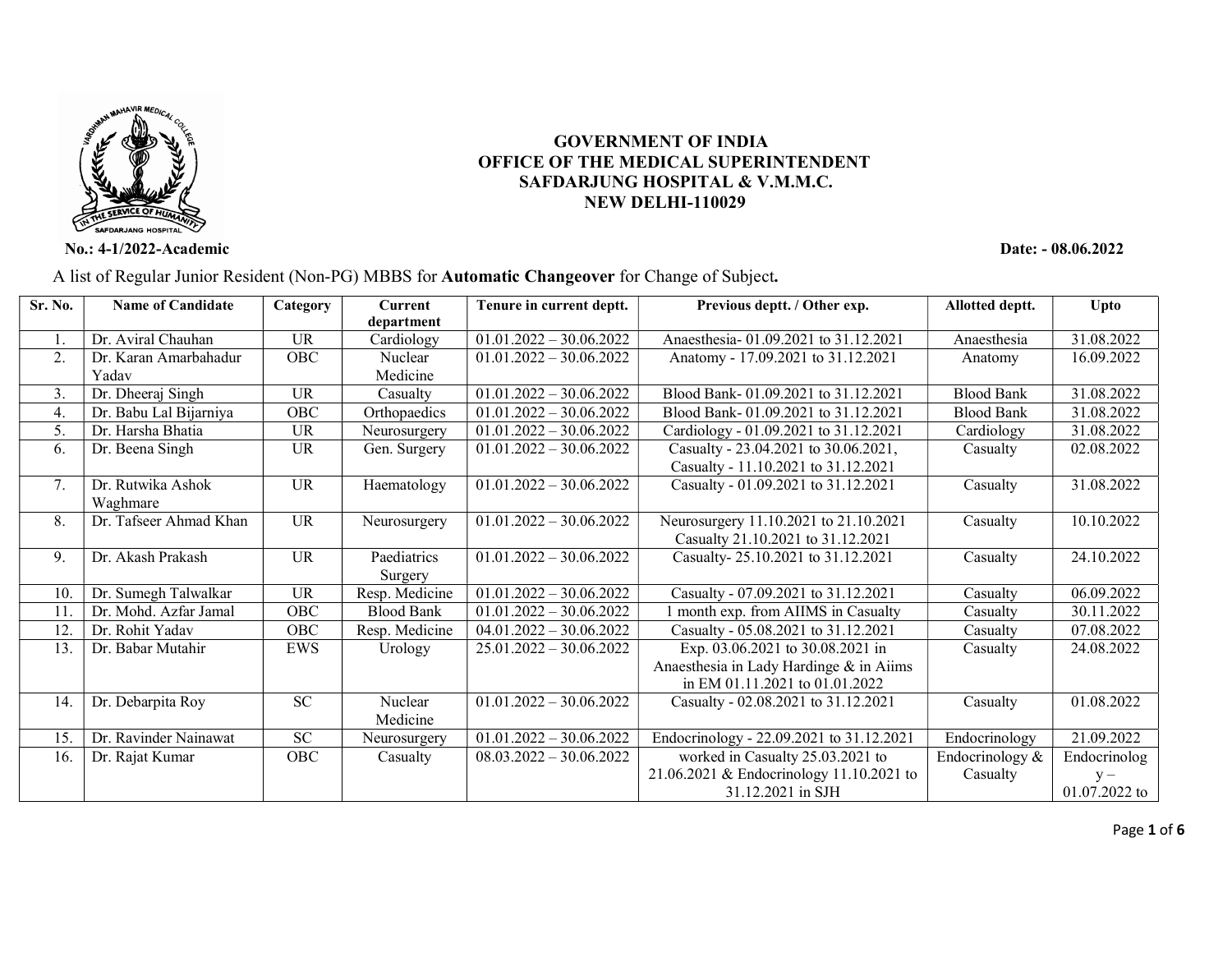| Sr. No.           | <b>Name of Candidate</b> | Category        | <b>Current</b><br>department     | Tenure in current deptt.             | Previous deptt. / Other exp.              | Allotted deptt.        | Upto            |
|-------------------|--------------------------|-----------------|----------------------------------|--------------------------------------|-------------------------------------------|------------------------|-----------------|
|                   |                          |                 |                                  |                                      |                                           |                        | $10.10.2022 \&$ |
|                   |                          |                 |                                  |                                      |                                           |                        | $Casuality -$   |
|                   |                          |                 |                                  |                                      |                                           |                        | 11.10.2022 to   |
|                   |                          |                 |                                  |                                      |                                           |                        | 18.11.2022      |
| 17.               | Dr. Vivek Dodiyar        | ST              | Casualty                         | $07.05.2022 - 30.06.2022$            | Endocrinology - 28.04.2021 to 30.05.2021  | Endocrinology &        | Endocrinolog    |
|                   |                          |                 |                                  |                                      | Nephrology - 31.05.2021 to 30.06.2021     | Casualty               | $y -$           |
|                   |                          |                 |                                  |                                      | Endocrinology - 01.07.2021 to 06.08.2021  |                        | 01.07.2022 to   |
|                   |                          |                 |                                  |                                      |                                           |                        | 22.09.2022 &    |
|                   |                          |                 |                                  |                                      |                                           |                        | $Casuality -$   |
|                   |                          |                 |                                  |                                      |                                           |                        | 23.09.2022 to   |
|                   |                          |                 |                                  |                                      |                                           |                        | 31.12.2022      |
| 18.               | Dr. Krishan Kumar        | <b>ST</b>       | $\overline{\text{Sic}}$          | $01.01.2022 - 30.06.2022$            | Exp. 10.05.2021 to 30.09.2021 in Medicine | Gen. Medicine          | 09.08.2022      |
|                   | Meena                    |                 | (Orthopaedics)                   |                                      | in AIIMS                                  |                        |                 |
| 19.               | Dr. Sachin Sharma        | <b>UR</b>       | Casualty                         | $01.01.\overline{2022 - 30.06.2022}$ | Exp. 22.09.2021 to 31.12.2021 from        | Gen. Surgery           | 21.09.2022      |
|                   |                          |                 |                                  |                                      | ASBGH in Surgery                          |                        |                 |
| 20.               | Dr. Rajesh Damolia       | ${\rm SC}$      | Com. Medicine                    | $01.01.2022 - 30.06.2022$            | Gen. Surgery-01.09.2021 to 31.12.2021     | <b>General Surgery</b> | 31.08.2022      |
| $\overline{21}$   | Dr. Hasim Reza           | <b>UR</b>       | Sic (Rehab)                      | $01.01.2022 - 30.06.2022$            | Exp. 19.08.2020 to 31.12.2020 in          | Nephrology             | 18.08.2022      |
|                   |                          |                 |                                  |                                      | Nephrology in SJH                         |                        |                 |
| 22.               | Dr. Lubna A              | OBC             | Renal Transplant                 | $01.01.2022 - 30.06.2022$            | Nephrology - 19.08.2020 to 15.11.2020     | Nephrology             | 03.10.2022      |
| 23.               | Dr. Ayush Yadav          | OBC             | <b>CTVS</b>                      | $04.01.2022 - 30.06.2022$            | Neurology - 09.08.2021 to 31.12.2021      | Neurology              | 11.08.2022      |
| $\overline{24}$ . | Dr. Alok Kumar Singh     | SC              | Sic<br>(Orthopaedics)            | $01.01.2022 - 30.06.2022$            | Neurology - 01.09.2021 to 31.12.2021      | Neurology              | 31.08.2022      |
| 25.               | Dr. Mohsin Khan          | OBC             | Cardiology                       | $01.01.2022 - 30.06.2022$            | Neurosurgery - 13.11.2021 to 31.12.2021   | Neurosurgery           | 12.11.2022      |
| 26.               | Dr. Alok Yadav           | OBC             | Neurosurgery                     | $01.01.2022 - 30.06.2022$            | Nuclear Med. - 01.09.2021 to 31.12.2021   | Neurosurgery           | 31.08.2022      |
| 27.               | Dr. Aaradhana Baruah     | OBC             | <b>Burn's Plastic</b><br>Surgery | $01.01.2022 - 30.06.2022$            | 89 Days exp. from BSAH in OBG             | Obst & Gynae           | 03.10.2022      |
| 28.               | Dr. Sooraj Singh         | $\overline{SC}$ | Nephrology                       | $01.01.2022 - 30.06.2022$            | Obst & Gynae - 31.08.2021 to 31.12.2021   | Obst & Gynae           | 30.08.2022      |
| 29.               | Dr. Rajesh Kumar         | SC              | Urology                          | $01.01.2022 - 30.06.2022$            | Obst & Gynae - 02.09.2021 to 31.12.2021   | Obst & Gynae           | 01.09.2022      |
| 30.               | Dr. Aleena Ishtiyaque    | <b>EWS</b>      | Paediatrics                      | $14.05.2022 - 30.06.2022$            | Obst & Gynae 18.08.2020 to 14.11.2020     | Obst & Gynae &         | Obst & Gynae    |
|                   | Butt                     |                 |                                  |                                      | Neurology - 26.11.2021 to 31.12.2021      | Paediatrics            | $-01.07.2022$   |
|                   |                          |                 |                                  |                                      |                                           |                        | to 28.08.2022   |
|                   |                          |                 |                                  |                                      |                                           |                        | & Paediatrics   |
|                   |                          |                 |                                  |                                      |                                           |                        | $-29.08.2022$   |
|                   |                          |                 |                                  |                                      |                                           |                        | to 31.12.2022   |
| 31.               | Dr. Deepak Sharma        | OBC             | <b>Blood Bank</b>                | $01.01.2022 - 30.06.2022$            | Exp. 29.04.2021 to 30.06.2021 in Ortho in | Orthopaedics           | 28.10.2022      |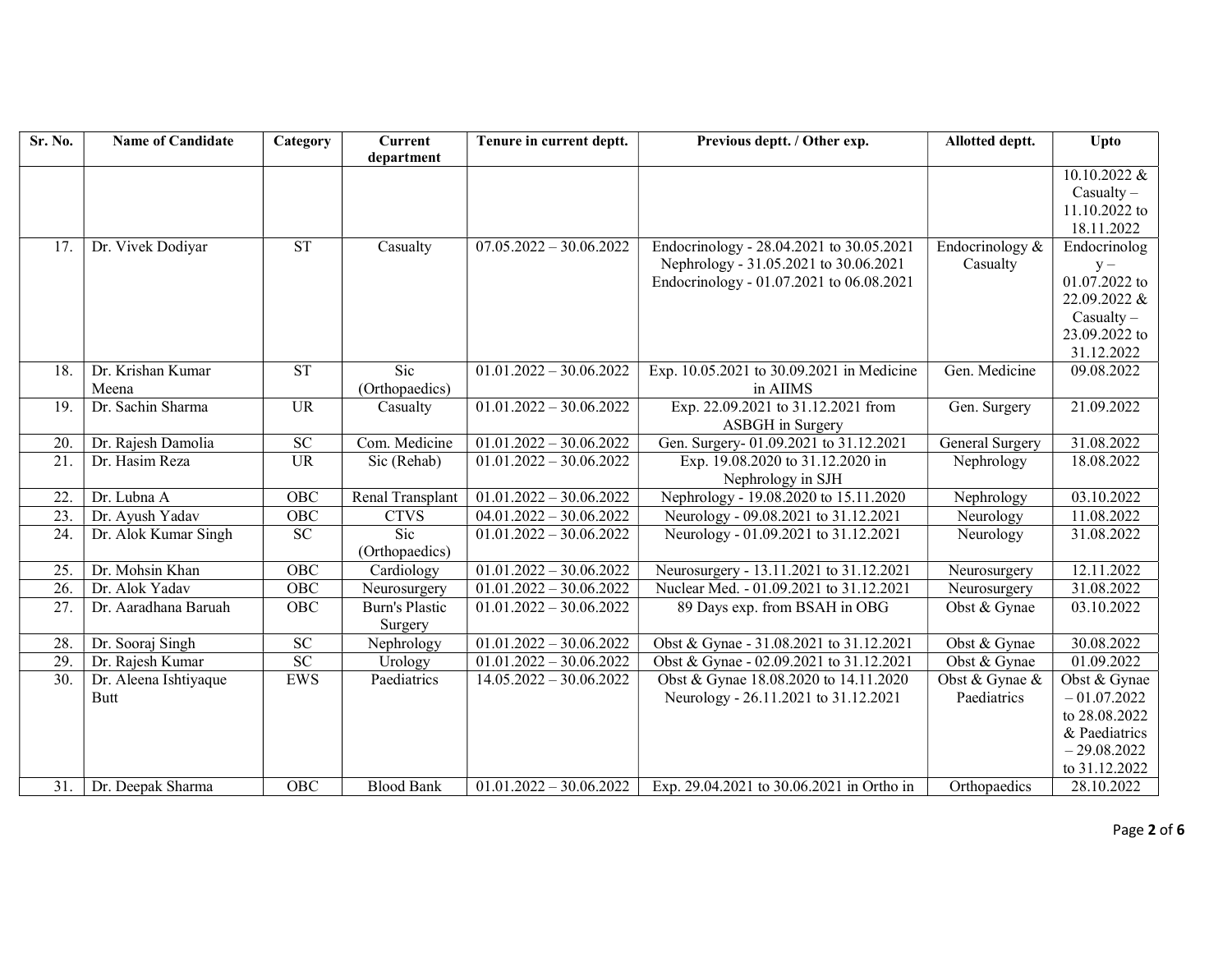| $\overline{S}$ r. No. | <b>Name of Candidate</b>             | Category               | <b>Current</b><br>department | Tenure in current deptt.  | Previous deptt. / Other exp.                                          | Allotted deptt.              | Upto                                                                                        |
|-----------------------|--------------------------------------|------------------------|------------------------------|---------------------------|-----------------------------------------------------------------------|------------------------------|---------------------------------------------------------------------------------------------|
|                       |                                      |                        |                              |                           | <b>SJH</b>                                                            |                              |                                                                                             |
| 32.                   | Dr. Hans Nagar                       | OBC                    | Com. Medicine                | $01.01.2022 - 30.06.2022$ | Orthopaedics-06.08.2021 to 31.12.2021                                 | Orthopaedics                 | 05.08.2022                                                                                  |
| 33.                   | Dr. Ziaul Haq                        | OBC                    | Radiotherapy                 | $03.01.2022 - 30.06.2022$ | Orthopaedics - 25.10.2021 to 31.12.2021                               | Orthopaedics                 | 26.10.2022                                                                                  |
| 34.                   | Dr. Dinuj Kumar<br>Ramanbhai Parimal | ${\rm SC}$             | <b>Blood Bank</b>            | $07.01.2022 - 30.06.2022$ | Exp. 27.12.2021 to 02.01.2022 in Ortho in<br>N.C Joshi Govt. Hospital | Orthopaedics                 | 30.12.2022                                                                                  |
| 35.                   | Dr. Pramod Kumar                     | OBC                    | Casualty                     | $01.01.2022 - 30.06.2022$ | Paediatrics-01.09.2021 to 31.12.2021                                  | Paediatrics                  | 31.08.2022                                                                                  |
| 36.                   | Dr. Gaurav Kumar                     | <b>OBC</b>             | Renal Transplant             | $01.01.2022 - 30.06.2022$ | Exp. 05.09.2021 to 31.10.2021 in<br>Paediatrics in SNM                | Paediatrics                  | 04.11.2022                                                                                  |
| 37.                   | Dr. Ajit Kumar Aman                  | OBC                    | Sic<br>(Orthopaedics)        | $01.01.2022 - 30.06.2022$ | Paediatrics - 22.10.2021 to 31.12.2021                                | Paediatrics                  | 21.10.2022                                                                                  |
| 38.                   | Dr. Atesh Kumar Verma                | $\overline{OBC}$       | Urology                      | $05.01.2022 - 30.06.2022$ | Paediatrics - 05.08.2021 to 31.12.2021                                | Paediatrics                  | 08.08.2022                                                                                  |
| 39.                   | Dr. Mohd. Asif                       | OBC                    | Urology                      | $01.01.2022 - 30.06.2022$ | Paediatrics - 01.09.2021 to 31.12.2021                                | Paediatrics                  | 31.08.2022                                                                                  |
| 40.                   | Dr. Yogendra Singh                   | ${\rm SC}$             | Renal Transplant             | $01.01.2022 - 30.06.2022$ | Paediatrics - 01.09.2021 to 31.12.2021                                | Paediatrics                  | 31.08.2022                                                                                  |
| 41.                   | Dr. Shiza Kashish                    | <b>UR</b>              | <b>PMR</b>                   | $01.01.2022 - 30.06.2022$ | Renal Transplant - 03.08.2021 to<br>31.12.2021                        | Renal Transplant             | 02.08.2022                                                                                  |
| 42.                   | Dr. Aman Kumar                       | $\overline{SC}$        | Radiology                    | $01.01.2022 - 30.06.2022$ | Renal Transplant - 10.09.2021 to<br>31.12.2021                        | <b>Renal Transplant</b>      | 09.09.2022                                                                                  |
| 43.                   | Dr. Sharafat Husain                  | <b>UR</b>              | Anaesthesia                  | $01.01.2022 - 30.06.2022$ | 45 Days exp. from RML in Resp. Medicine                               | Resp. Medicine               | 15.11.2022                                                                                  |
| 44.                   | Dr. Rahul Sharma                     | $\overline{UR}$        | Sic (Anaesthesia)            | $01.01.2022 - 30.06.2022$ | Exp. 1 month 15 dasys in Resp. Medicine in<br><b>SJH</b>              | Resp. Medicine               | 15.11.2022                                                                                  |
| 45.                   | Dr. Rucha Vithal<br>Narwade          | ${\rm SC}$             | Casualty                     | $01.01.2022 - 30.06.2022$ | Resp. Medicine - 05.08.2021 to 31.12.2021                             | Resp. Medicine               | 04.08.2022                                                                                  |
| 46.                   | Dr. Chacko Charly                    | <b>UR</b>              | Casualty                     | $01.01.2022 - 30.06.2022$ | SIC Ortho-01.09.2021 to 31.12.2021                                    | <b>SIC</b><br>(Orthopaedics) | 31.08.2022                                                                                  |
| 47.                   | Dr. Irene Lalmuonpui<br>Tlau         | $\overline{\text{ST}}$ | Paediatrics                  | $06.05.2022 - 30.06.2022$ | Urology - 25.10.2021 to 31.12.2021                                    | Urology &<br>Paediatrics     | $Urology -$<br>01.07.2022 to<br>24.10.2022 &<br>Paediatrics-<br>25.10.2022 to<br>31.12.2022 |
| 48.                   | Dr. Rishaba Bhardvaj                 | <b>UR</b>              | Neurology                    | $01.01.2022 - 30.06.2022$ | Anaesthesia - 08.07.2021 to 31.12.2021                                | Anaesthesia                  | 07.07.2022                                                                                  |
| 49.                   | Dr. Aishwarya Gaurav                 | <b>UR</b>              | Neurology                    | $01.01.2022 - 30.06.2022$ | Anaesthesia - 12.07.2021 to 31.12.2021                                | Anaesthesia                  | 11.07.2022                                                                                  |
| 50.                   | Dr. Anupam                           | OBC                    | Neurology                    | $01.01.2022 - 30.06.2022$ | Anaesthesia - 05.07.2021 to 31.12.2021                                | Anaesthesia                  | $\overline{04.07}$ .2022                                                                    |
| 51                    | Dr. Rajat Gupta                      | <b>EWS</b>             | Neurology                    | $01.01.2022 - 30.06.2022$ | Anaesthesia - 05.07.2021 to 31.12.2021                                | Anaesthesia                  | 04.07.2022                                                                                  |
| 52.                   | Dr. Surbhi Bahal                     | <b>UR</b>              | Radiotherapy                 | $01.01.2022 - 30.06.2022$ | B&P Surgery - 26.07.2021 to 31.12.2021                                | <b>B&amp;P</b> Surgery       | 25.07.2022                                                                                  |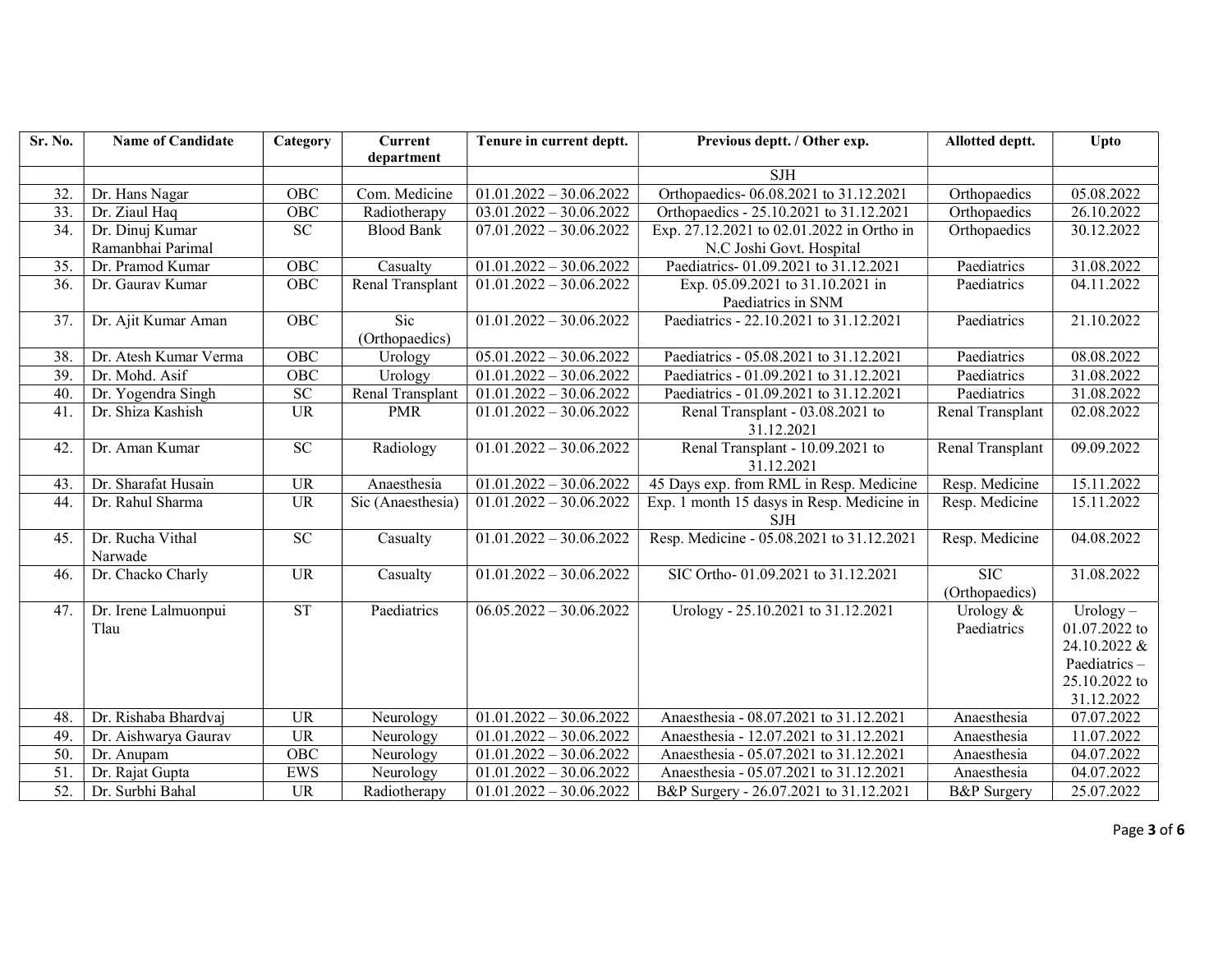| Sr. No.           | <b>Name of Candidate</b> | Category         | <b>Current</b>        | Tenure in current deptt.             | Previous deptt. / Other exp.              | Allotted deptt.        | Upto                     |
|-------------------|--------------------------|------------------|-----------------------|--------------------------------------|-------------------------------------------|------------------------|--------------------------|
|                   |                          |                  | department            |                                      |                                           |                        |                          |
| 53.               | Dr. Chandni Mortha       | <b>SC</b>        | Neurology             | $01.01.2022 - 30.06.2022$            | B&P Surgery - 16.07.2021 to 31.12.2021    | <b>B&amp;P</b> Surgery | 15.07.2022               |
| 54.               | Dr. Anshuman Yadav       | OBC              | Renal Transplant      | $01.01.2022 - 30.06.2022$            | Blood Bank - 12.07.2021 to 31.12.2021     | <b>Blood Bank</b>      | 11.07.2022               |
| 55.               | Dr. Palash Fulera        | <b>EWS</b>       | Orthopaedics          | $01.01.2022 - 30.06.2022$            | Blood Bank-05.07.2021 to 31.12.2021       | <b>Blood Bank</b>      | 04.07.2022               |
| 56.               | Dr. Krishna Chakma       | <b>ST</b>        | Renal Transplant      | $01.01.2022 - 30.06.2022$            | Blood Bank - 08.07.2021 to 31.12.2021     | <b>Blood Bank</b>      | 07.07.2022               |
| 57.               | Dr. Ziaur Rehman         | OBC              | Neurology             | $01.01.2022 - 30.06.2022$            | Cancer Surgery - 12.07.2021 to 31.12.2021 | <b>Cancer Surgery</b>  | 11.07.2022               |
| 58.               | Dr. Rajneesh Dagar       | <b>UR</b>        | <b>Blood Bank</b>     | $01.01.2022 - 30.06.2022$            | Casualty-09.07.2021 to 31.12.2021         | Casualty               | 08.07.2022               |
| 59.               | Dr. Mohammad Saquib      | <b>UR</b>        | <b>Blood Bank</b>     | $01.01.2022 - 30.06.2022$            | Casualty-07.07.2021 to 31.12.2021         | Casualty               | 06.07.2022               |
| 60.               | Dr. Anubha Karol         | <b>UR</b>        | <b>Blood Bank</b>     | $01.01.2022 - 30.06.2022$            | Casualty-02.07.2021 to 31.12.2021         | Casualty               | $\overline{01.07.2022}$  |
| 61.               | Dr. Tejveer              | <b>UR</b>        | <b>Blood Bank</b>     | $01.01.2022 - 30.06.2022$            | Casualty-09.07.2021 to 31.12.2021         | Casualty               | $\overline{08.07}$ .2022 |
| 62.               | Dr. Ahmad Fraz           | <b>UR</b>        | Cancer Surgery        | $01.01.2022 - 30.06.2022$            | Casualty-09.07.2021 to 31.12.2021         | Casualty               | 08.07.2022               |
| 63.               | Dr. Ayaz Ahmad           | <b>UR</b>        | <b>CTVS</b>           | $01.01.2022 - 30.06.2022$            | Casualty-13.07.2021 to 31.12.2021         | Casualty               | 11.07.2022               |
| 64.               | Dr. Devender             | <b>UR</b>        | <b>CTVS</b>           | $01.01.2022 - 30.06.2022$            | Casualty-15.07.2021 to 31.12.2021         | Casualty               | 14.07.2022               |
| 65                | Dr. Arjav Jain           | <b>UR</b>        | <b>CTVS</b>           | $01.01.2022 - 30.06.2022$            | Casualty-08.07.2021 to 31.12.2021         | Casualty               | 07.07.2022               |
| 66.               | Dr. Aman Yadav           | <b>UR</b>        | Neurology             | $01.01.2022 - 30.06.2022$            | Casualty - 12.07.2021 to 31.12.2021       | Casualty               | 11.07.2022               |
| 67.               | Dr. Shivani Bhati        | <b>UR</b>        | Neurology             | $01.01.2022 - 30.06.2022$            | Casualty - 08.07.2021 to 31.12.2021       | Casualty               | 07.07.2022               |
| 68.               | Dr. Anmol Tyagi          | <b>UR</b>        | Neurology             | $01.01.2022 - 30.06.2022$            | Casualty - 03.07.22 to 31.12.2021         | Casualty               | 02.07.2022               |
| 69.               | Dr. Chetna Yadav         | <b>UR</b>        | Nuclear               | $01.01.2022 - 30.06.2022$            | Casualty - 08.07.2021 to 31.12.2021       | Casualty               | 07.07.2022               |
|                   |                          |                  | Medicine              |                                      |                                           |                        |                          |
| 70.               | Dr. Pankaj Dahiya        | <b>UR</b>        | Nuclear               | $01.01.2022 - 30.06.2022$            | Casualty - 12.07.2021 to 31.12.2021       | Casualty               | 11.07.2022               |
|                   |                          |                  | Medicine              |                                      |                                           |                        |                          |
| 71.               | Dr. Piyush Singh Bisen   | <b>UR</b>        | Resp. Medicine        | $01.01.2022 - 30.06.2022$            | Casualty - 05.07.2021 to 31.12.2021       | Casualty               | 04.07.2022               |
| 72.               | Dr. Isha Singh           | <b>UR</b>        | Renal Transplant      | $01.01.2022 - 30.06.2022$            | Casualty - 11.07.2021 to 31.12.2021       | Casualty               | 10.07.2022               |
| $\overline{73}$ . | Dr. Md. Dilshad Alam     | OBC              | <b>Cancer Surgery</b> | $01.01.2022 - 30.06.2022$            | Casualty-15.07.2021 to 31.12.2021         | Casualty               | 14.07.2022               |
| 74.               | Dr. Deepika              | $\overline{OBC}$ | <b>CTVS</b>           | $01.01.2022 - 30.06.2022$            | Casualty - 03.07.2021 to 31.12.2021       | Casualty               | 02.07.2022               |
| 75.               | Dr. Nikhil               | OBC              | Neurology             | $01.01.2022 - 30.06.2022$            | Casualty - 14.07.2021 to 31.12.2021       | Casualty               | 13.07.2022               |
| 76.               | Dr. Chandan Kumar        | OBC              | Neurology             | $01.01.2022 - 30.06.2022$            | Casualty - 05.07.2021 to 31.12.2021       | Casualty               | 04.07.2022               |
| 77.               | Dr. Subhash Rahisa       | OBC              | Neurology             | $\overline{01.01}.2022 - 30.06.2022$ | Casualty - 08.07.2021 to 31.12.2021       | Casualty               | 07.07.2022               |
| 78.               | Dr. Rupesh Kumar Yadav   | OBC              | Resp. Medicine        | $01.01.2022 - 30.06.2022$            | Casualty - 27.07.2021 to 31.12.2021       | Casualty               | 26.07.2022               |
| 79.               | Dr. Ammar Yasir          | <b>EWS</b>       | <b>Blood Bank</b>     | $01.01.2022 - 30.06.2022$            | Casualty-15.07.2021 to 31.12.2021         | Casualty               | 14.07.2022               |
| 80.               | Dr. Avinash Kashyap      | <b>EWS</b>       | Resp. Medicine        | $01.01.2022 - 30.06.2022$            | Casualty - 15.07.2021 to 31.12.2021       | Casualty               | 14.07.2022               |
| 81.               | Dr. Arvind Kumar         | ${\rm SC}$       | Cardiology            | $01.01.2022 - 30.06.2022$            | Casualty-06.07.2021 to 31.12.2021         | Casualty               | 05.07.2022               |
| 82.               | Dr. Dai Doye             | ${\rm SC}$       | Neurosurgery          | $01.01.2022 - 30.06.2022$            | Casualty - 14.07.2021 to 31.12.2021       | Casualty               | 13.07.2022               |
| 83.               | Dr. Tushar               | ${\rm SC}$       | Paediatrics           | $01.01.2022 - 30.06.2022$            | Casualty-19.07.2021 to 31.12.2021         | Casualty               | 18.07.2022               |
|                   |                          |                  | Surgery               |                                      |                                           |                        |                          |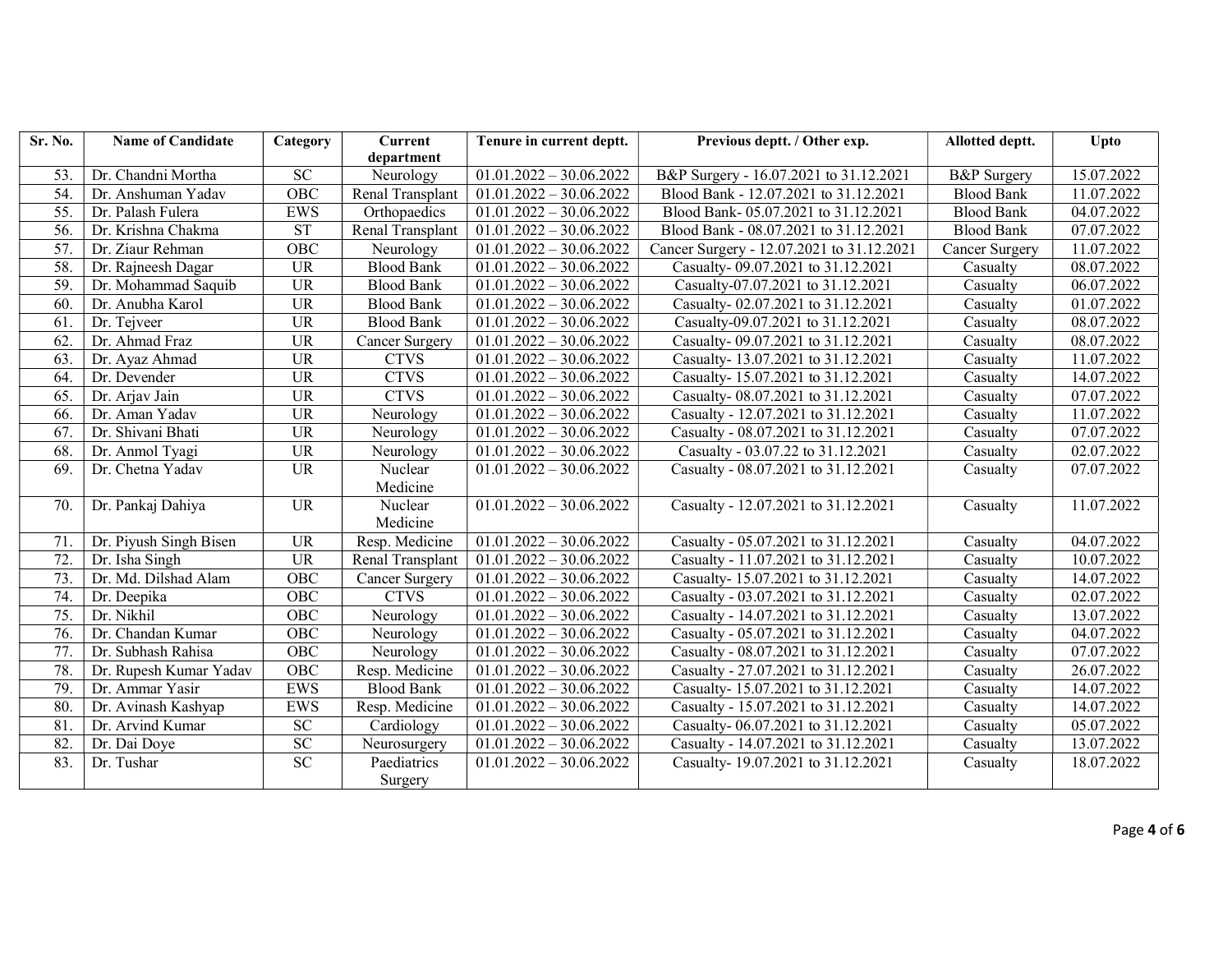| Sr. No.         | <b>Name of Candidate</b> | Category        | <b>Current</b>     | Tenure in current deptt.             | Previous deptt. / Other exp.             | Allotted deptt. | Upto                    |
|-----------------|--------------------------|-----------------|--------------------|--------------------------------------|------------------------------------------|-----------------|-------------------------|
|                 |                          |                 | department         |                                      |                                          |                 |                         |
| 84.             | Dr. Ashish Kochekar      | $\overline{SC}$ | Resp. Medicine     | $01.01.2022 - 30.06.2022$            | Casulaty - 14.07.2021 to 31.12.2021      | Casualty        | 13.07.2022              |
| 85.             | Dr. Rupinder             | SC              | Resp. Medicine     | $\overline{01.01.2022} - 30.06.2022$ | Casulaty - 05.07.2021 to 31.12.2021      | Casualty        | 04.07.2022              |
| 86.             | Dr. Ashish Kumar Meena   | <b>ST</b>       | Cardiology         | $03.01.2022 - 30.06.2022$            | Casualty-16.07.2021 to 31.12.2021        | Casualty        | 17.07.2022              |
| 87.             | Dr. Reshma Rahman        | <b>UR</b>       | <b>Blood Bank</b>  | $01.01.2022 - 30.06.2022$            | Com. Med. 12.07.2021 to 31.12.2021       | Com. Medicine   | 11.07.2022              |
| 88.             | Dr. Kuldeep Choudhary    | SC              | <b>Blood Bank</b>  | $04.01.2022 - 30.06.2022$            | Com. Med. 05.07.2021 to 31.12.2021       | Com. Medicine   | 07.07.2022              |
| 89.             | Dr. Micky Roy            | <b>UR</b>       | Resp. Medicine     | $01.01.2022 - 30.06.2022$            | CTVS - 19.07.2021 to 31.12.2021          | <b>CTVS</b>     | 18.07.2022              |
| 90.             | Dr. Smyrna Samten        | <b>ST</b>       | Forensic           | $01.01.2022 - 30.06.2022$            | CTVS - 03.07.2021 to 31.12.2021          | <b>CTVS</b>     | 02.07.2022              |
|                 | Sherpa                   |                 | Medicine           |                                      |                                          |                 |                         |
| $\overline{91}$ | Dr. Rahul Anand          | OBC             | Casualty           | $01.01.2022 - 30.06.2022$            | Endocrinology- 14.07.2021 to 31.12.2021  | Endocrinology   | 13.07.2022              |
| 92.             | Dr. Amandeep Singh       | <b>EWS</b>      | Casualty           | $01.01.2022 - 30.06.2022$            | Endocrinology- 10.07.2021 to 31.12.2021  | Endocrinology   | 09.07.2022              |
| 93.             | Dr. Jatin Basoya         | <b>UR</b>       | Sic                | $01.01.2022 - 30.06.2022$            | Forensic Med. - 09.07.2021 to 31.12.2021 | Forensic        | 08.07.2022              |
|                 |                          |                 | (Orthopaedics)     |                                      |                                          | Medicine        |                         |
| 94.             | Dr. Madhukar Bhardwaj    | $\overline{UR}$ | Sic                | $01.01.2022 - 30.06.2022$            | Forensic Med. - 06.07.2021 to 31.12.2021 | Forensic        | 05.07.2022              |
|                 |                          |                 | (Orthopaedics)     |                                      |                                          | Medicine        |                         |
| 95.             | Dr. Tamanna Bahl         | <b>UR</b>       | Casualty           | $01.01.2022 - 30.06.2022$            | Gen. Med.- 02.07.2021 to 31.12.2021      | Gen. Medicine   | 01.07.2022              |
| 96.             | Dr. Shreshti Singh       | <b>UR</b>       | Urology            | $01.01.2022 - 30.06.2022$            | Worked 09.07.2021 to 31.12.2021 in       | Gen. Medicine   | 08.07.2022              |
|                 |                          |                 |                    |                                      | Medicine in SJH                          |                 |                         |
| 97.             | Dr. Virendra Mehar       | OBC             | Casualty           | $01.01.2022 - 30.06.2022$            | Gen. Medicine - 08.07.2021 to 31.12.2021 | Gen. Medicine   | 07.07.2022              |
| 98.             | Dr. Pavithra Lakshmanan  | OBC             | Casualty           | $01.01.2022 - 30.06.2022$            | Gen. Surgery - 02.07.2021 to 31.12.2021  | Gen. Surgery    | 01.07.2022              |
| 99.             | Dr. Ankita Singh         | <b>UR</b>       | Casualty           | $01.01.2022 - 30.06.2022$            | Haematology-07.07.2021 to 31.12.2021     | Haematology     | $\overline{06.07.2022}$ |
| 100.            | Dr. Prabhjot Kaur        | <b>EWS</b>      | <b>CTVS</b>        | $01.01.2022 - 30.06.2022$            | Haematology - 06.07.2021 to 31.12.2021   | Haematology     | 05.07.2022              |
| 101.            | Dr. Harshita Dixit       | $\overline{UR}$ | Casualty           | $01.01.2022 - 30.06.2022$            | Nephrology-03.07.2021 to 31.12.2021      | Nephrology      | 02.07.2022              |
| 102.            | Dr. Manish Kumar Singh   | <b>EWS</b>      | <b>CTVS</b>        | $03.01.2022 - 30.06.2022$            | Neurology - 06.07.2021 to 31.12.2021     | Neurology       | 07.07.2022              |
| 103.            | Dr. Karthik Mahendran    | <b>UR</b>       | Nephrology         | $01.01.2022 - 30.06.2022$            | Neurosurgery - 09.07.2021 to 31.12.2021  | Neurosurgery    | 08.07.2022              |
| 104.            | Dr. Mahipal Kudi         | OBC             | Orthopaedics       | $01.01.2022 - 30.06.2022$            | Nuclear Med.- 09.07.2021 to 31.12.2021   | Nuclear         | 08.07.2022              |
|                 |                          |                 |                    |                                      |                                          | Medicine        |                         |
| 105.            | Dr. Abhishek Madhavan    | <b>EWS</b>      | Neurosurgery       | $01.01.2022 - 30.06.2022$            | Nuclear Med. - 06.07.2021 to 31.12.2021  | Nuclear         | 05.07.2022              |
|                 |                          |                 |                    |                                      |                                          | Medicine        |                         |
| 106.            | Dr. Medha Kumari         | <b>UR</b>       | <b>CTVS</b>        | $01.01.2022 - 30.06.2022$            | Obst & Gynae - 07.07.2021 to 31.12.2021  | Obst & Gynae    | 06.07.2022              |
| 107.            | Dr. Ujjwal Gupta         | <b>UR</b>       | Urology            | $01.01.2022 - 30.06.2022$            | Obst & Gynae - 12.07.2021 to 31.12.2021  | Obst & Gynae    | 11.07.2022              |
| 108.            | Dr. Pratishtha Singh     | <b>UR</b>       | <b>Blood Bank</b>  | $01.01.2022 - 30.06.2022$            | Orthopaedics-12.07.2021 to 31.12.2021    | Orthopaedics    | 11.07.2022              |
|                 | Chauhan                  |                 |                    |                                      |                                          |                 |                         |
| 109.            | Dr. M. Afzal Umar        | OBC             | <b>Blood Bank</b>  | $03.01.2022 - 30.06.2022$            | Paed. Surgery-15.07.2021 to 31.12.2021   | Paed. Surgery   | 16.07.2022              |
| 110.            | Dr. Fahad Raza           | UR              | <b>Bio-Medical</b> | $01.01.2022 - 30.06.2022$            | Paediatrics-07.07.2021 to 31.12.2021     | Paediatrics     | 06.07.2022              |
|                 |                          |                 | Waste              |                                      |                                          |                 |                         |